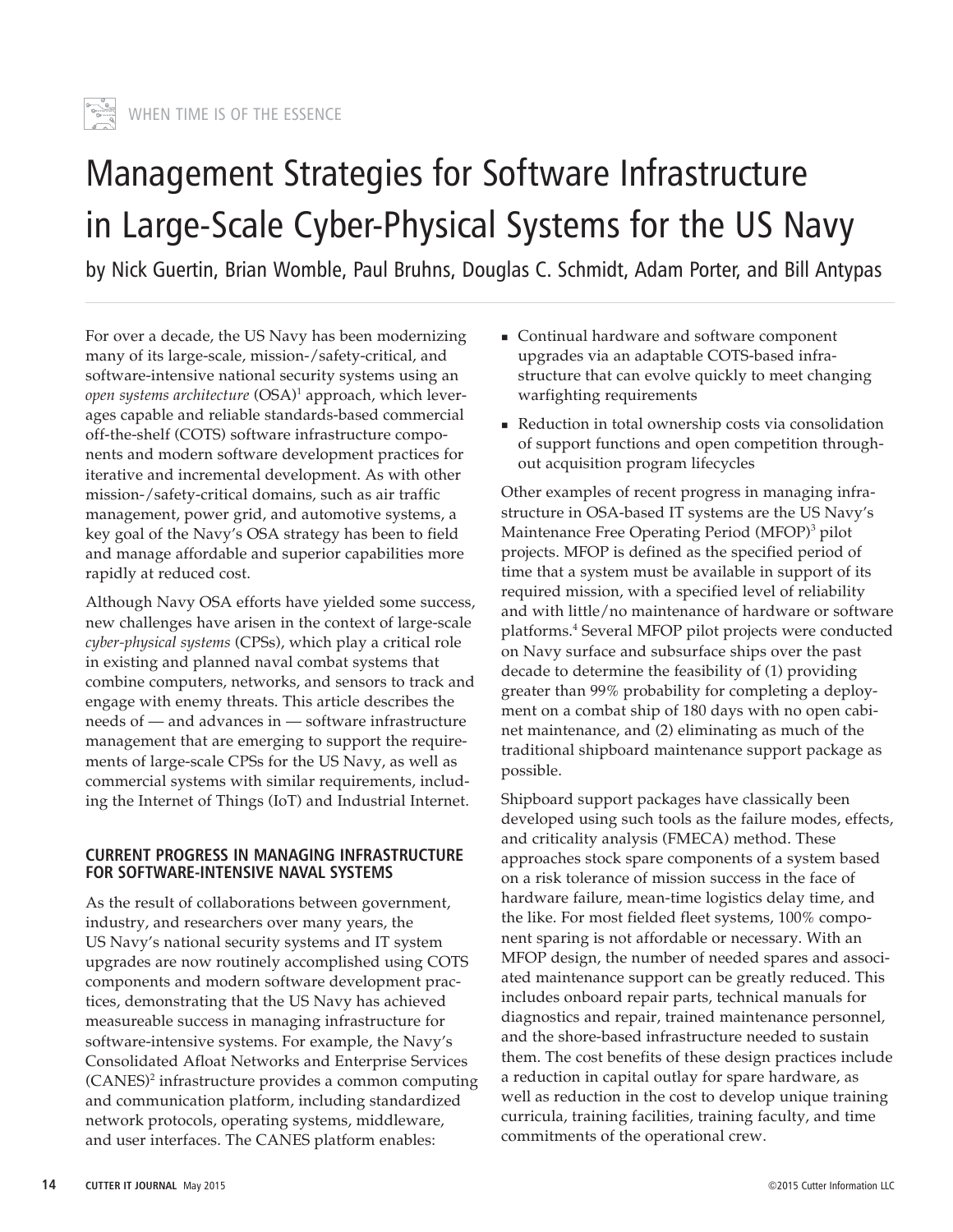In these MFOP pilot projects, the Navy used hardware redundancy and software management to ensure the continuous availability of a capability (e.g., situational awareness for deploying marine expeditionary forces or passive sonar detection for submarines) needed at sea for a six-month or longer deployment period. In the most recent surface combatant MFOP pilot program, a blade center was configured with a pool of standby hardware assets, such as redundant compute nodes, separated disk storage, SCSI interfaces to RAID 6 storage area networks (SANs), separate and redundant power supplies, redundant Internet protocol (IP) switches, and redundant interfaces to other shipboard systems. The blade center provided firmware-based control modules that monitored all the system's hardware functions. The control modules, in turn, were remotely reachable by IP networks using a Web-based interface that enabled operators to monitor and manually control the hardware remotely. The hardware redundancy in the MFOP pilot projects supported the overall availability requirements, while the software and operator interface components played an essential role in ensuring responsiveness.

For example, in the MFOP pilot projects, agents in the compute nodes were used to monitor performance. These agents reported status to an application called the Remote Off Hull Monitoring System (ROHMS), which stored report data from application servers. If a server encountered a problem or a compute node failed, the ROHMS would send an alert from the ship along with additional information about the potential source of the problem collected by the agent. A separate server running a blade-center fabric manager would simultaneously initiate a failover action plan prescribed by the system IT operator. The compute node's Logical Unit Numbers (LUNs) and World Wide Names (WWNs) would be reassigned automatically to a backup compute node that assumed responsibility for subsequent processing, and a seamless rollover to the SAN RAID 6 file system would initiate. This logical-to-physical reassignment dramatically reduced active-passive replication server response time to the order of several seconds, rather than minutes or longer in traditional system configurations.

#### **EMERGING CHALLENGES AND ADVANCES IN MANAGING INFRASTRUCTURE FOR SOFTWARE-INTENSIVE NAVAL SYSTEMS**

Existing Navy OSA efforts, such as CANES and the MFOP pilot projects we just described, have been largely successful. New challenges have arisen, however, that

require continued innovation in R&D to support the needs of next-generation naval mission capabilities and requirements in the context of large-scale cyberphysical systems.5 CPSs interconnect and coordinate physical and computational elements to control physical, chemical, or biological processes.

Large-scale CPSs in the naval domain must operate reliably over broad scales of distribution, resource consumption, and utilization to support mission-/ safety-critical operations. There is a key temporal dimension to reliability in a CPS, since the right answer delivered at the wrong time becomes the wrong answer. For example, it does no good to compute the optimal strategy for evading an incoming torpedo if the answer arrives after the ship has been struck.

**There is a key temporal dimension to reliability in a CPS, since the right answer delivered at the wrong time becomes the wrong answer.** 

Large-scale CPSs for the Navy continue to grow in size and complexity to address expanding threats, such as sea-skimming cruise missiles and theater ballistic missiles. They also continue to evolve to meet demands for rapid fielding of technology innovations. As a result, significant and novel requirements have arisen for new types of software infrastructure management strategies that are not well supported by conventional information technologies and methods. In particular, strategies for managing software infrastructure (such as virtualization techniques applied in COTS cloud computing platforms) do not yet adequately address the challenges posed by the next generation of large-scale naval CPSs. These challenges include a combination of dynamic demand for resources and rigorous control over timing and physical properties, as well as functional properties, spanning diverse system scales and geographic distributions. Fulfilling these requirements motivates innovations that can achieve a new foundation for *computing clouds for cyber-physical systems* (CC4CPSs)<sup>6</sup> to meet the needs of large-scale CPSs. The remainder of this section describes how advances in CC4CPS software infrastructure management are needed to support the challenges and end-to-end requirements of large-scale CPSs for the US Navy.

**1. Precise auto-scaling of resources with an end-toend focus.** In conventional cloud environments, autoscaling adds cores dynamically when demand rises. For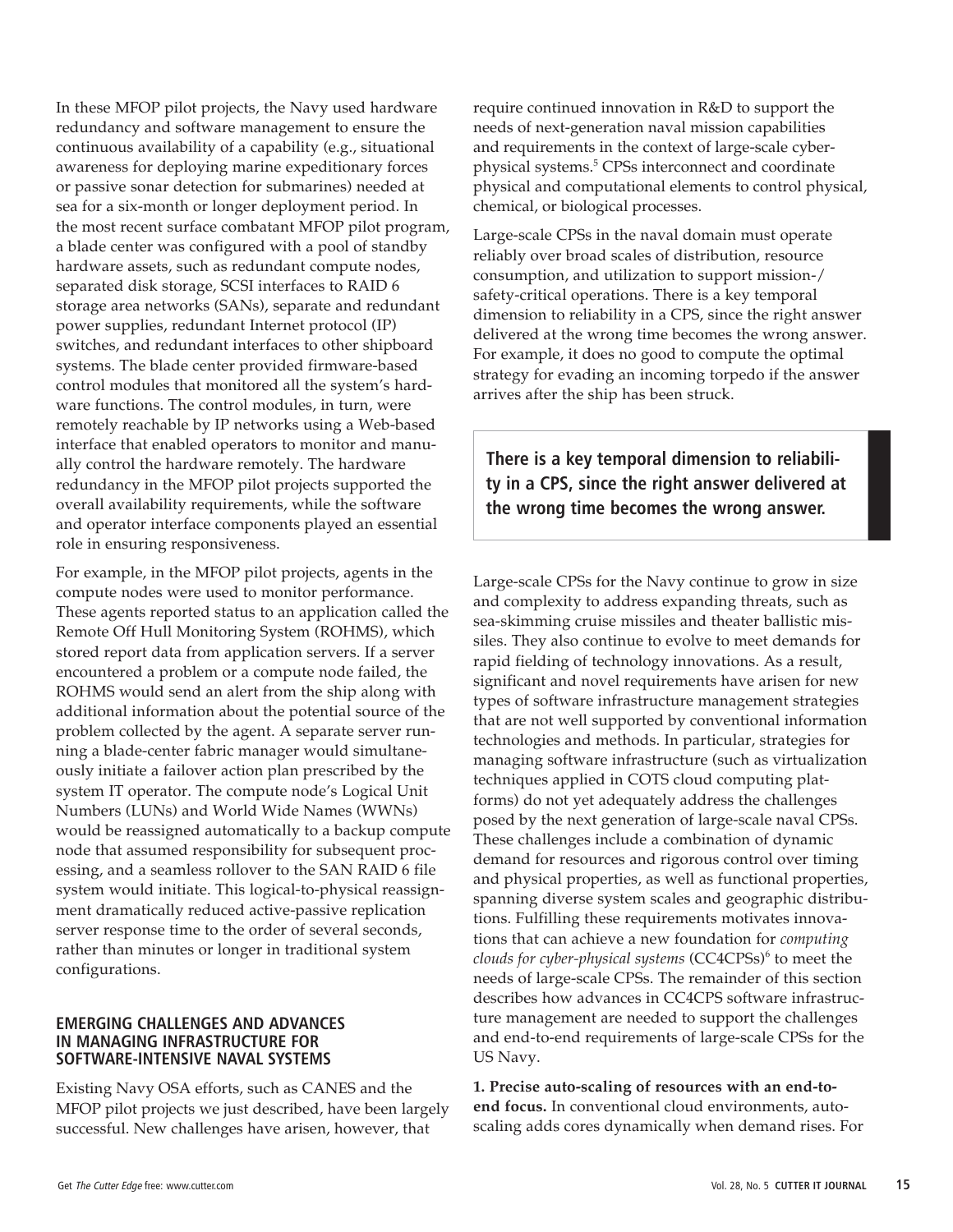example, when load increases, cloud services are provisioned with higher demand on existing resources and may be granted access to new resources, depending on service-level agreements (SLAs). Likewise, the cloud infrastructure can de-provision resources when load levels abate. Due to the lack of effective means to predict workload patterns in large-scale CPSs, however, it is hard to inform cloud providers of resource requirements, which means that auto-scaling may be complicated or even infeasible in practice. As a result, extra resources may be allocated (which is wasteful since it may degrade SLAs for other applications or services sharing the cloud platform), or insufficient resources may be allocated (which can adversely affect system deadlines and response times).

**Although conventional cloud auto-scaling mechanisms are useful, they are not designed to support end-to-end resource management in large-scale CPSs.** 

Although conventional cloud auto-scaling mechanisms are useful, they are not designed to support end-to-end resource management in large-scale CPSs. For example, conventional auto-scaling algorithms in cloud infrastructures manage one service at a time in isolation. In contrast, large-scale CPS applications are composed of interacting services, so they require auto-scaling algorithms that operate at the level of service groups working together in end-to-end task chains, while ensuring that end-to-end cyber-physical quality-of-service (QoS) requirements are met. Management strategies for largescale CPS infrastructure therefore require means for scaling up scheduling and auto-scaling in a broader environment; for example, to support precise behavior in end-to-end task chains for sets of mission capabilities with different criticality levels. Stability and safety properties within these mission-critical large-scale CPSs require complex analyses (such as reachability of hybrid cyber-physical states) that must be evaluated and enforced to provide confidence that they work as expected for both desirable and undesirable operational states in a large-scale CPS.

**2. Optimization algorithms that balance real-time constraints with cost and other goals.** Management strategies in conventional cloud environments primarily optimize performance by adding hardware. The size, weight, and power restrictions in naval deployments, however, often limit the computing and communication resources available to them. Likewise, the cost of

acquiring and sustaining these resources across a program's lifecycle can be prohibitively expensive. Although deployment and configuration algorithms along with services and infrastructure — are key to successful large-scale CPSs, implementing these algorithms effectively is hard in domains that are cost-sensitive. For example, remotely piloted aircraft in the naval aviation domain often cannot afford thousands of dollars' worth of high-end hardware because the resulting solution would be prohibitively expensive relative to mission needs and budgetary constraints.

Since large-scale CPSs are realized as end-to-end realtime task chains, their deployment on cloud resources must be schedulable on all resources acquired from the cloud infrastructure to ensure real-time response times while optimizing desired objective functions, such as minimizing operational costs. These requirements must be met in the context of the enacted auto-scaling algorithms. Due to different criticalities of task chains that could be deployed on computing and communication resources, a verified means of co-scheduling or performing admission control and/or eviction of mixedcriticality task sets is also needed. We require new ways of reasoning about these issues, including algorithms that trade off flexibility (e.g., by provisioning additional resources in non-critical operating modes, such as video streaming for crew entertainment) with predictability (e.g., by ensuring timelines are met in mission- or safety-critical operating modes, such as air and missile defense).

**3. Improved fault-tolerance failover that supports real-time requirements.** This requirement is crucial in large-scale CPSs that incur high levels of cyber-attacks and failures due to external forces. A common means of supporting fault tolerance in conventional cloud environments is *passive replication*, where each request is processed on a primary replica and the resultant state is transferred to a secondary replica when a failure occurs. Passive replication, however, is insufficient to meet the real-time QoS requirements of large-scale CPSs. Conversely, purely *active replication* models are often highly complex and may consume excessive resources, which is problematic in naval deployments that are limited by size, weight, and power restrictions.

A promising technique for these types of CPSs is *semi-active replication*, which enables running systems to failover rapidly and predictably.<sup>7</sup> This replication style provides some benefits of both the active and passive replication styles, including predictable failover times and predictable behavior during program execution. In general, the complex and potentially stochastic nature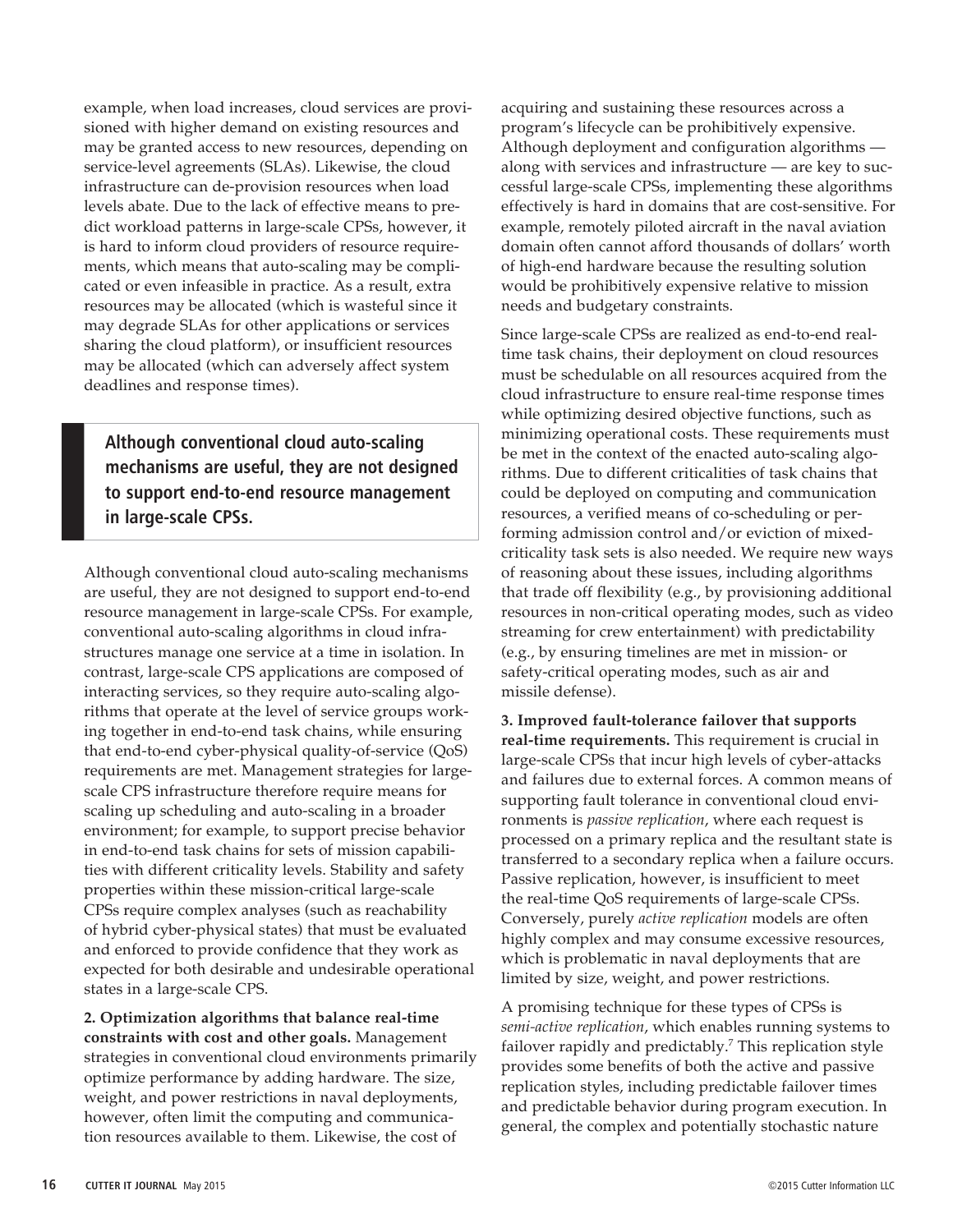of large-scale CPSs means that even reasoning about the consequences of faults and the trajectories of system behaviors resulting from them is an open area of research.

**4. Data provisioning and load balancing algorithms that can take into account a variety of properties.** Large-scale CPSs generate load on a cloud computing environment due to physical stimuli, such as traffic, power grid fluctuations, human movement, and changing weather patterns. Conventional cloud computing environments are generally configured to maximize flexibility. As a result, there is little need to consider where computation takes place or where data is stored, which makes sense since there are no real-time QoS needs.

To meet the real-time QoS needs of large-scale CPSs, however, it is essential to consider exactly where parts of the system computations and data are located. In particular, deployment mechanisms and load-balancing algorithms in the software infrastructure must consider the physical characteristics of data and computation when distributing work in a CC4CPS environment. In this context, affinity-based task scheduling and placement (including geophysical position) are needed to reduce latency and jitter when deciding where to migrate work when overloads or failures occur. For example, it may be necessary to cluster data onto nodes based on geographic associations, social network linkages, or other physical-world aspects. Understanding the relationship between physical-world aspects and cyber optimizations to improve scalability and response time of cloud systems is critical to supporting CPSs.

#### **THE CONNECTION BETWEEN LARGE-SCALE CPSs FOR THE US NAVY AND FOR THE COMMERCIAL WORLD**

It is important to note the direct connection between the special characteristics that drive the design and management of large-scale CPS software infrastructures for the naval domain and those found in commercial domains, such as the power grid, telecom systems, and air traffic control systems. Systems with extreme safety or security concerns, such as nuclear reactor control systems or commercial flight avionics, also fall into this category. But beyond these obvious examples, the emerging IoT and Industrial Internet depend upon the same challenging management and control characteristics as Navy large-scale CPSs. The dimensions of scale (device-to-device or machine-to-machine), resource allocation, redundancy management, maintenancefree operation, semantic interoperability, portability, dynamic provisioning, regulatory conformance, and direct control of effectors and sensors are present

equally in both Navy CPS and commercial IoT and Industrial Internet systems of systems. It is therefore likely that techniques developed to manage the infrastructure of Navy large-scale CPSs will be equally applicable to commercial domains.

### **CONCLUDING REMARKS**

At first glance, advances in infrastructure management strategies for conventional cloud computing seem wellsuited for naval CPSs since they both address largescale deployment environments. In practice, however, the former have been optimized around costs and volume, whereas the latter must be optimized around real-time performance and dependability to meet their mission- and safety-critical requirements. In particular, IT business environments rarely require the microsecond response times and predictability that naval CPSs do. Moreover, rarely does the failure of an IT system imply a risk of life or limb for employees. In contrast, as naval systems continue to evolve and grow in complexity and capability, they are being integrated to create large-scale CPSs, where the right answer delivered at the wrong time becomes the wrong answer. Software infrastructure management strategies and technologies that meet the stringent requirements of these naval systems — as well as support their cyber security, modularity, and safety needs — are essential to resolve shortfalls in conventional cloud infrastructure and better address the needs of large-scale CPSs.

## **ENDNOTES**

1 "Open Systems Architecture (OSA)." United States Navy Fact File, updated 18 December 2013.

2 "CANES – Consolidated Afloat Networks and Enterprise Services." Program Executive Office (PEO), US Navy.

3 Guertin, Nickolas, and Paul Bruhns. "Comparing Acquisition Strategies: Maintenance-Free Operating Period vs. Traditional Logistics Support." *Proceedings of the 8th Annual Acquisition Research Symposium*. Naval Postgraduate School, 30 April 2011.

4 "Maintenance-free operating period" (Wikipedia).

5 "Cyber-Physical Systems – A Concept Map." UC Regents, 2012.

6 Schmidt, Douglas C., Chris Gill, and Jules White. "Elastic Infrastructure to Support Computing Clouds for Large-Scale Cyber-Physical Systems." *Proceedings of the 17th International Symposium on Object-Oriented Real-Time Distributed Computing (ISORC)*. IEEE, 2014.

7 Gokhale, Aniruddha, et al. "Towards Real-time Fault-Tolerant CORBA Middleware." *Cluster Computing*, Vol. 7, No. 4, October 2004.